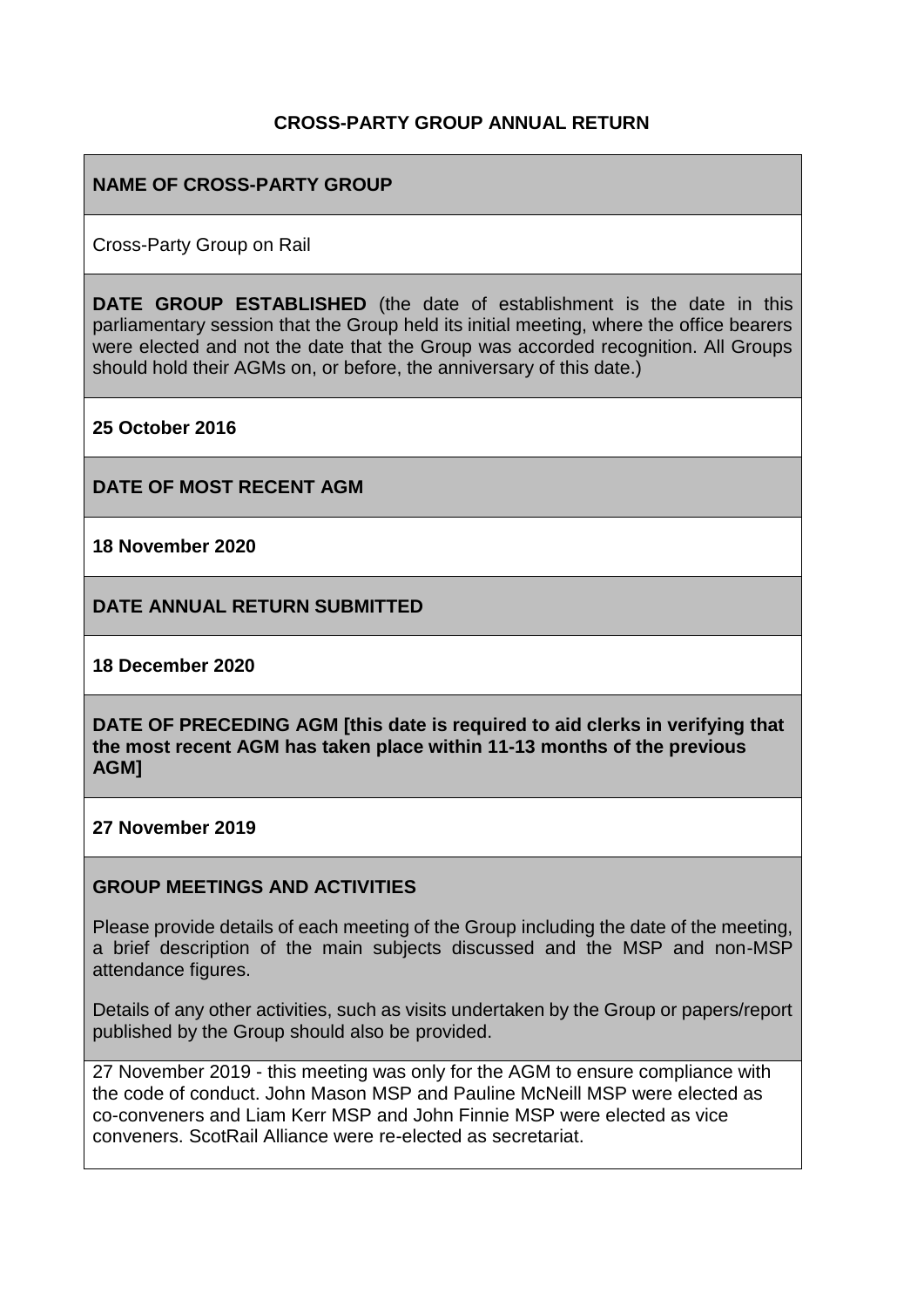25 February 2020 –This meeting concerned Cross-border rail and the CPG heard presentations from Avanti West Coast and then from LNER. The group heard of issues that cross-border rail faces and of latest developments.

18 December 2020 - this meeting was for the AGM to ensure compliance with the code of conduct. John Mason MSP and Pauline McNeill MSP were elected as coconveners and Liam Kerr MSP and John Finnie MSP were elected as vice conveners. ScotRail Alliance were re-elected as secretariat.

The meeting also included a presentation from Scotrail on COVID-19 measures taken to ensure safety for commuters and also on the impact the pandemic is having on the railways.

# **MSP MEMBERS OF THE GROUP**

Please provide names and party designation of all MSP members of the Group.

John Mason (SNP) Pauline McNeill (Scottish Labour) Liam Kerr (Scottish Conservative and Unionist) John Finnie (Scottish Green Party) Alexander Stewart (Scottish Conservative and Unionist) Neil Bibby (Scottish Labour) Joan McAlpine (SNP) David Stewart (Scottish Labour) Mark Ruskell (Scottish Green Party) Lewis Macdonald (Scottish Labour) Sarah Boyack (Scottish Labour) Jackie Baillie (Scottish Labour)

### **NON-MSP MEMBERS OF THE GROUP**

For organisational members please provide only the name of the organisation, it is not necessary to provide the name(s) of individuals who may represent the organisation at meetings of the Group.

| <b>Individuals</b> | Stephen Young<br><b>Jim Harkins</b><br>Janice Connelly<br>Allan Maclean<br><b>Richard Ardern</b><br><b>Daniel Giblin</b><br>Aaron McHale<br>Cameron Buchanan |
|--------------------|--------------------------------------------------------------------------------------------------------------------------------------------------------------|
|--------------------|--------------------------------------------------------------------------------------------------------------------------------------------------------------|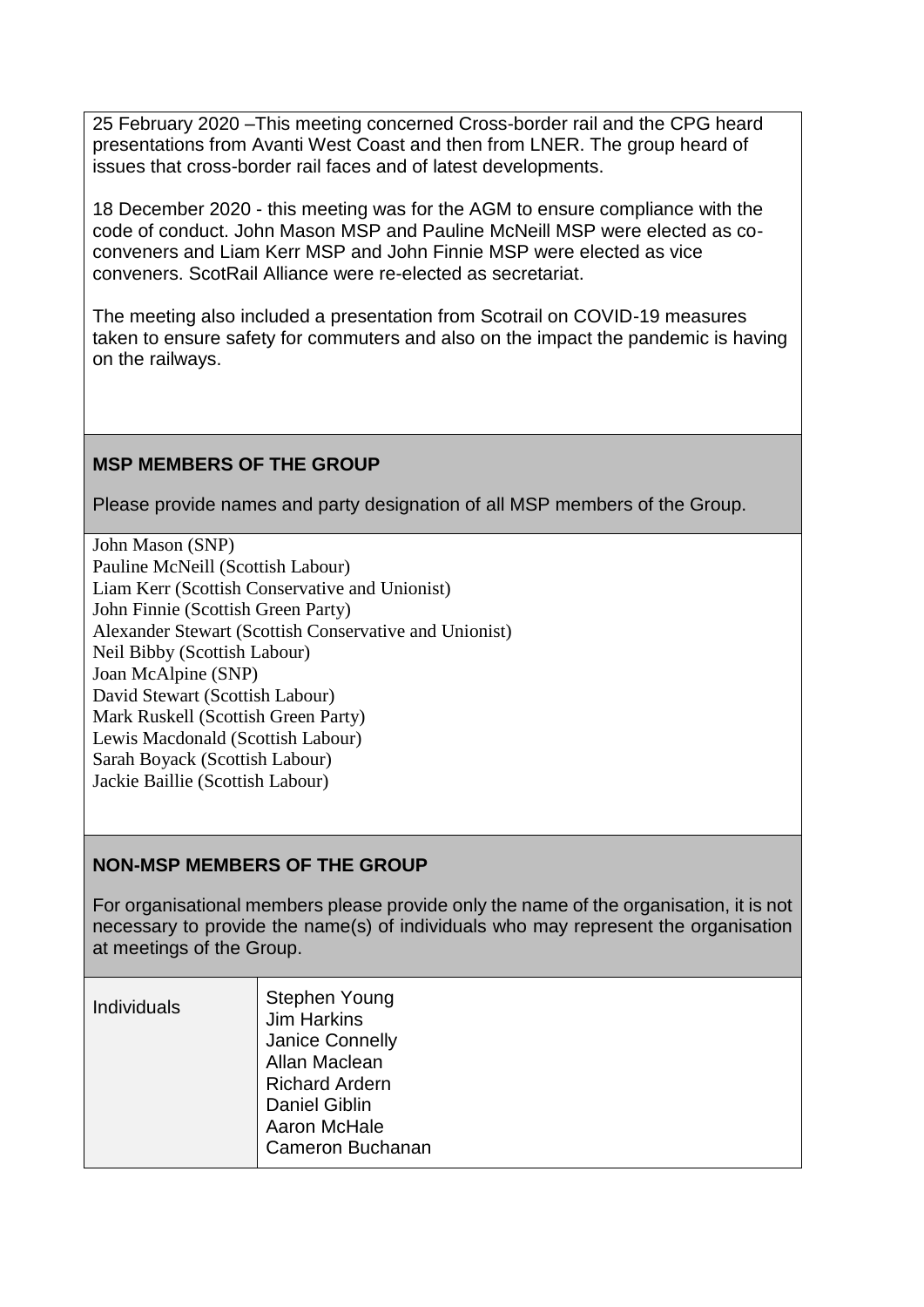| Organisations | Allan Rail<br>Aslef Campaign for Borders Rail<br><b>Capital Rail Action Group</b><br>Friends of the Far North Line<br><b>HITRANS</b><br>Levenmouth Rail Campaign<br>Light Rail UK<br><b>LRTA</b><br><b>Montrose Port Authority</b><br><b>NESTRANS</b><br>Network Rail & ScotRail (working together as Scotland's<br>Railway)<br><b>Newburgh Train Station Group</b><br>Rail Action Group East of Scotland<br><b>Railfuture Scotland</b><br><b>RailQwest</b><br>St Andrews Rail Link Campaign<br><b>SWestrans Tactran</b><br><b>Transform Scotland</b><br><b>Transport Focus</b><br>West Coast Rail 250<br>Hitachi Rail<br><b>Cycling Scotland</b><br>Passenger Focus<br><b>LNER</b> |
|---------------|-------------------------------------------------------------------------------------------------------------------------------------------------------------------------------------------------------------------------------------------------------------------------------------------------------------------------------------------------------------------------------------------------------------------------------------------------------------------------------------------------------------------------------------------------------------------------------------------------------------------------------------------------------------------------------------|
|---------------|-------------------------------------------------------------------------------------------------------------------------------------------------------------------------------------------------------------------------------------------------------------------------------------------------------------------------------------------------------------------------------------------------------------------------------------------------------------------------------------------------------------------------------------------------------------------------------------------------------------------------------------------------------------------------------------|

## **GROUP OFFICE BEARERS**

Please provide names for all office bearers. The minimum requirement is that two of the office bearers are MSPs and one of these is Convener – beyond this it is a matter for the Group to decide upon the office bearers it wishes to have. It is permissible to have more than one individual elected to each office, for example, co-conveners or multiple deputy conveners.

| Convener               | John Mason MSP/Pauline McNeill MSP |
|------------------------|------------------------------------|
| <b>Deputy Convener</b> | Liam Kerr MSP/John Finnie MSP      |
| Secretary              | Heather Noller, Scotland's Railway |
| <b>Treasurer</b>       | n/a                                |

### **FINANCIAL BENEFITS OR OTHER BENEFITS RECEIVED BY THE GROUP**

Please provide details of any financial or material benefit(s) received from a single source in a calendar year which has a value, either singly or cumulatively, of more